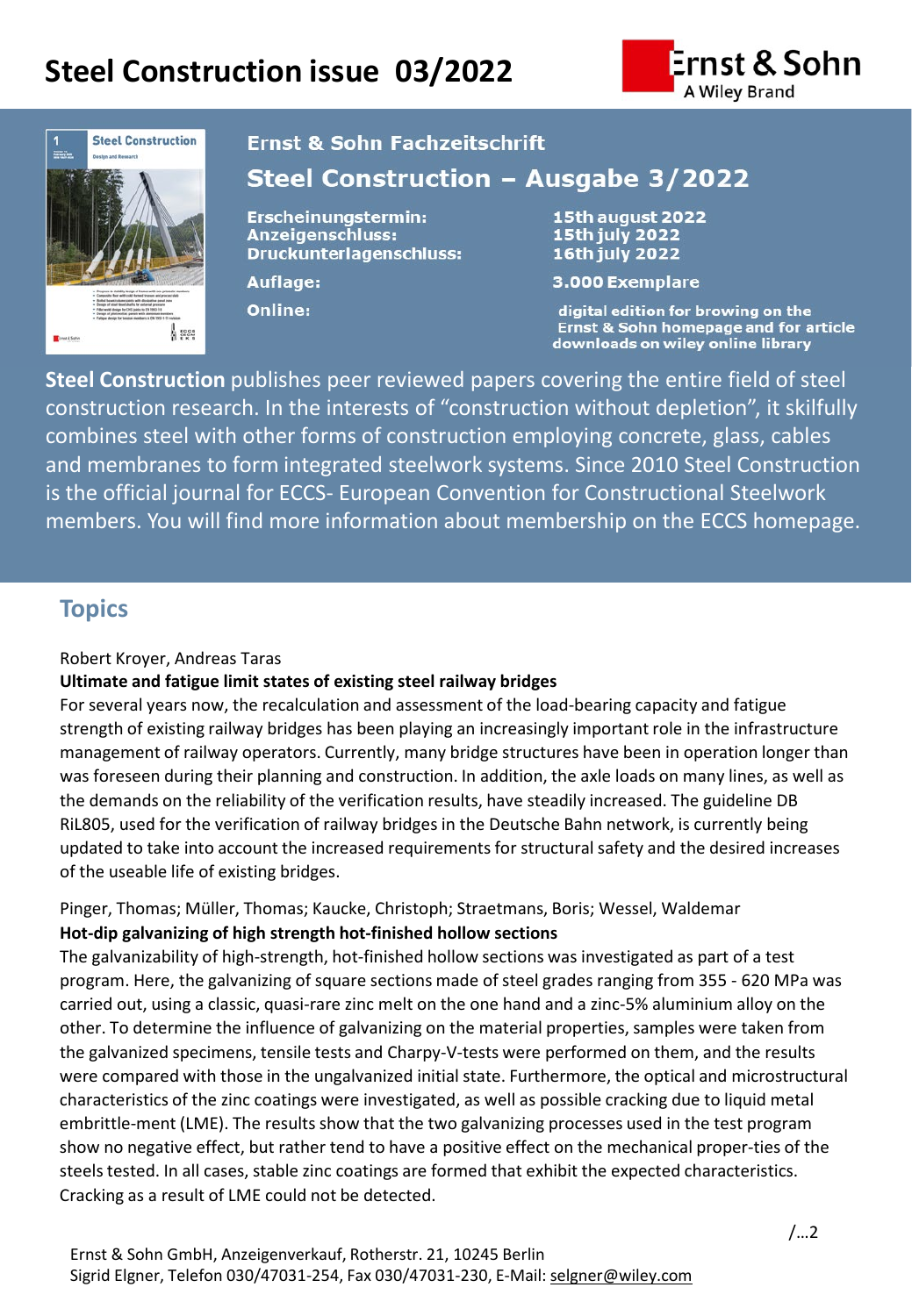# **Steel Construction issue 03/2022**



## **Topics**

#### Haohui Xin, Jie Li, Milan Veljkovic, Yuqing Liu, Qing Sun

#### . **Strength Evaluation of Grade 10.9 Bolts Exposed to Multiaxial Loading Based on Micromechanically Failure Index: MCEPS**

The bolted joints are generally exposed to combined actions in the steel structures applications. The research on ultimate capacity exposed to combined tension and shear actions, twin shear actions, and combined tension-twin shear actions is relatively limited. In this paper, the fracture locus of grade 10.9 bolts is calibrated based on the mesoscale critical equivalent plastic strain (MCEPS). The ultimate resistance of bolts exposed to multiaxial loading is numerically evaluated based on the ductile fracture simulation. The ultimate bolt resistance exposed to multiaxial loading is compared with current design standard. The results showed that predictions for the grade 10.9 bolt exposed to multiaxial loading from Chinese code GB 50017 and American code AISC-360 were not on the safe side while the European code EN1993-1-8:2005 provides a bit on a conservative side for the bolt exposed to multiaxial loading. Two modification factors, namely multiaxial loading factor for shear resistance \xi\_v and multiaxial loading factor for tensile resistance \xi\_t, were proposed for better prediction of bolt strength exposed to multiaxial loading.

#### Sander Suur, Ferdy Hengeveld

### **Borssele V Slip Joint connection: Design, Certification and Installation of the world's first full size submerged Slip Joint**

In April 2020, the world's first full size submerged Slip Joint connection was installed in the offshore wind farm Borssele Site V. With this event, a new alternative TP/MP connection was launched in the offshore wind market. An extensive qualification program in terms of numerical modelling and testing was launched prior to the Slip Joint installation. This process was witnessed, reviewed and accepted by DNVGL. This led to a certified Slip Joint design for Borssele V, with a 9.5 [MW] WTG on top of the foundation, as well as an A-level component certificate for the Slip Joint in general. The installation of the Slip Joint for Borssele V is the first time this connection is used in a commercial full size wind turbine.The implementation of the Slip Joint connection in Borssele V showed the benefit of the Slip Joint in terms of a simple, safe and fast installation. As well as the option to use the Slip Joint submerged, allowing for a more optimized weight/length split between MP and TP and making use of smaller installation vessels. After, and during, installation a monitoring campaign was launched to provides lessons into future Slip Joint designs.

#### Meera Moha

#### **Damage Criterion Approach to High Strength Steel RHS Truss Joints**

This paper describes finite element simulations of the structural deformation and material fracture behaviour of high strength steel RHS K gap truss joints. The fundamental scope was to examine whether the joint strength predictions based on the behaviour of lower strength and higher ductile steel with a yield stress of 355 MPa or less would hold good for higher strength 450 MPa yield steel with lower ductility. The reliability analysis of FEA indicates that for failure modes associated with local buckling, yielding and deformation (chord side wall failure, chord face plastification and brace failures due to reduced effective width), the existing approach could be extended for higher strength tubes with modifications, but for failure modes associated with fracture or ductility or liable to brittle failure modes (tearing in the tension brace and chord punching shear) a strength reduction modifying factor was required.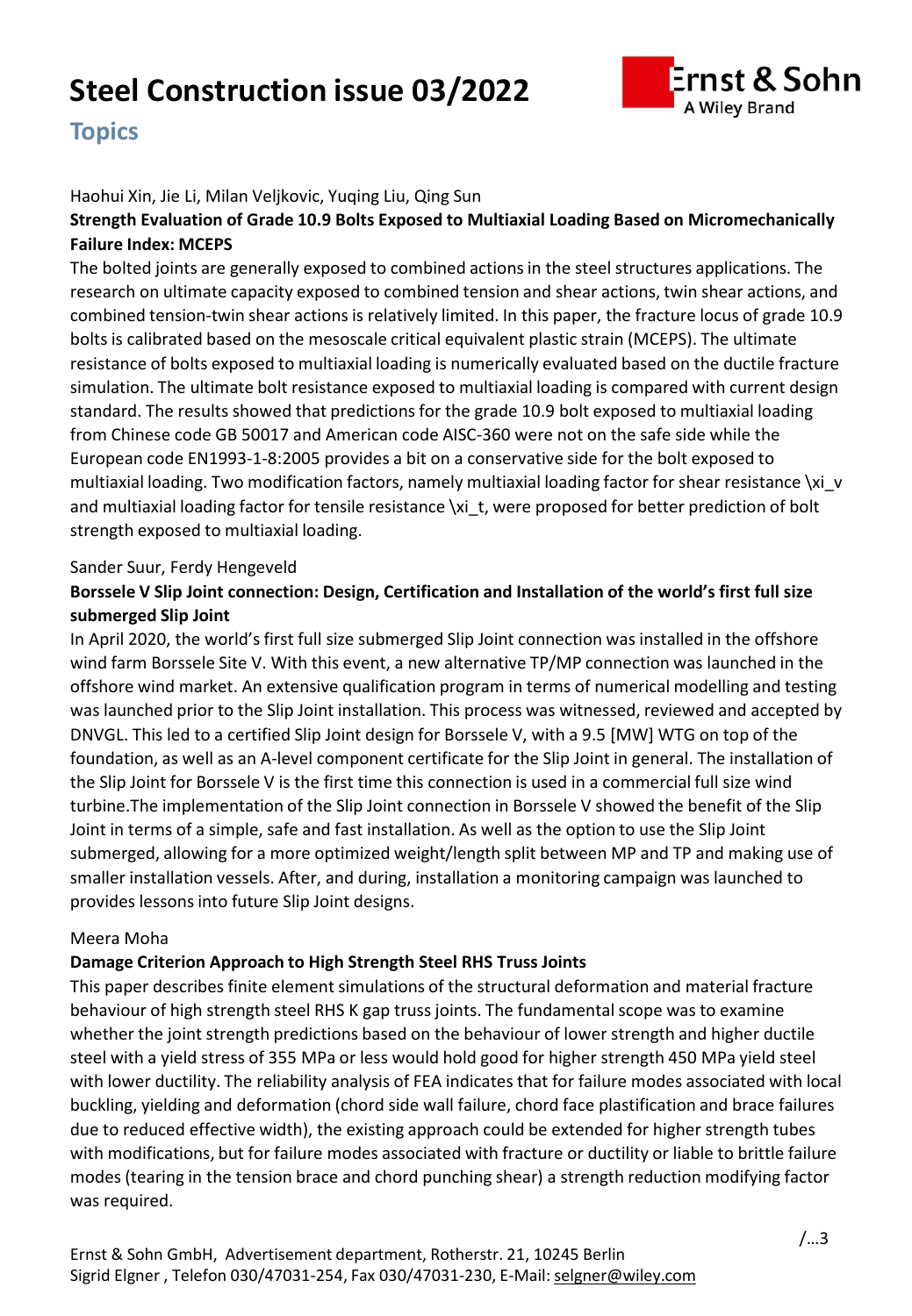# **Steel Construction issue 03/2022**



# **Topics**

results in both fracture and deformation modes of failure. The paper proposes a new formulation for The finite element simulations incorporated a damage mechanics approach to calibrate experimental strength, incorporates reduced ductility in high grade steel with a modifier function that is not based on yield stress but instead recognisesthe reduced ultimate strains, damage parameter for fracture and the ultimate stress of the material.

Alkarawi, Hassan (proxy) (contact); Shams Hakimi, Poja; Al-Emrani, Mohammad **High-cycle variable amplitude fatigue experiments and a design framework for bridge welds treated by high-frequency mechanical impact**

Fatigue enhancement with high-frequency mechanical impact (HFMI) can enable effective design and construction of steel bridges. However, bridges may experience high and varying mean stresses, the effects of which are not covered today by any design recommendation or in the literature for HFMItreated joints. In this work, fatigue experiments with realistic in-service bridge loading were conducted, showing the same high fatigue performance as for constant amplitude loading. The effect of mean stress in spectrum loading was quantified and a method to account for it in an equivalent manner was proposed. A design framework was developed for design and engineering purposes.